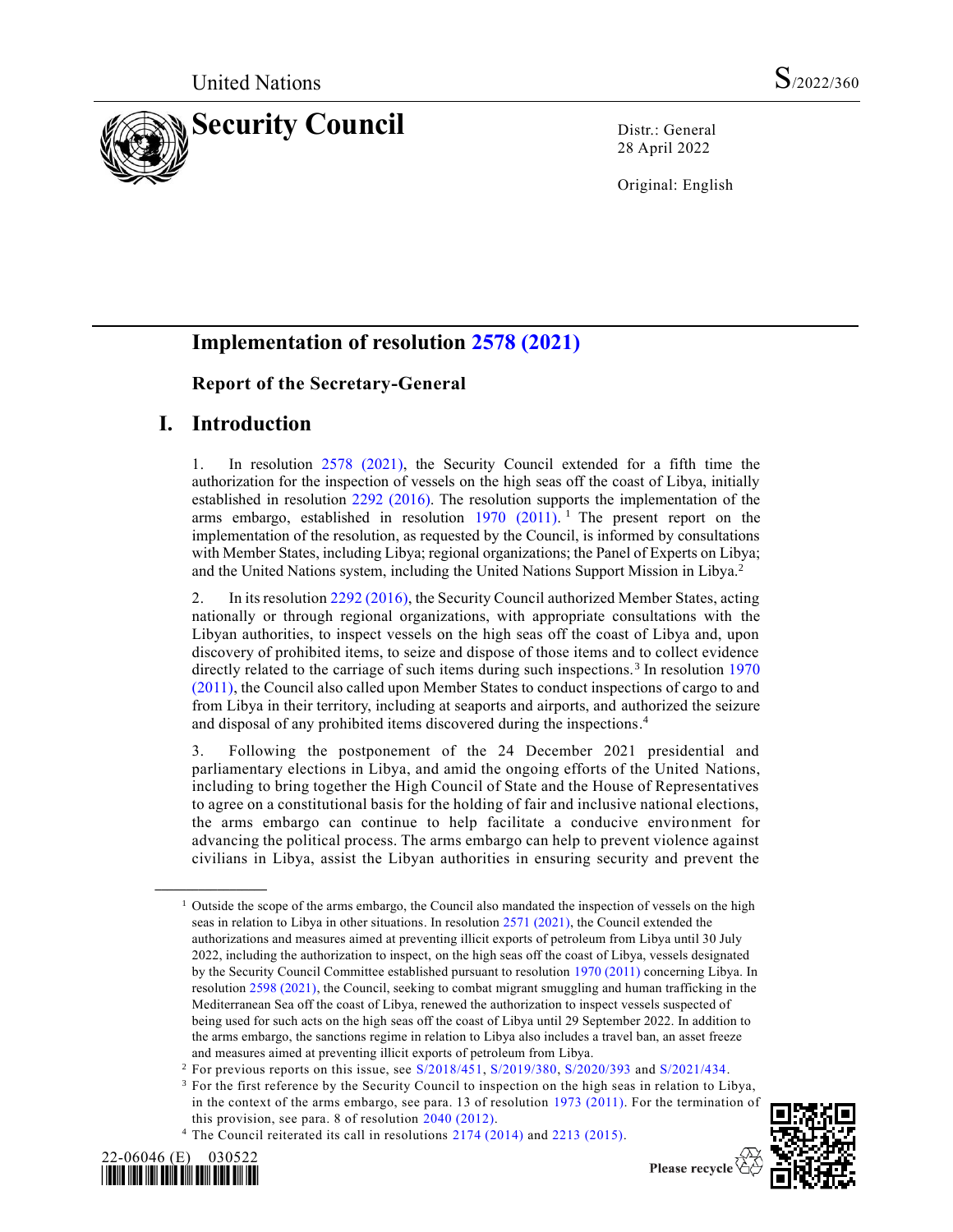proliferation of arms in Libya and the region. It remains critical that this measure – combined with the authorizations related to the inspection of vessels – be strictly implemented in a comprehensive manner to prevent illicit transfers by air, land and sea.

4. While reports, including by the Panel of Experts, identified fewer violations of the arms embargo during the reporting period as compared with previous periods, they also revealed that armed groups had acquired new types of military equipment. Twelve months after the signing of the Libyan ceasefire agreement of 23 October 2020, the 5+5 Joint Military Commission<sup>5</sup> agreed on an action plan for a gradual, balanced and sequenced process of withdrawal of mercenaries, foreign fighters and foreign forces from Libyan territory. The Commission held direct consultations with concerned countries with a view to coordinating and exchanging information on the withdrawal of those elements. The continued presence, use, and activities of these elements, despite the agreement on the action plan, continue to pose a significant threat to the security of Libya and of the region. <sup>6</sup> In the present political and security environment, the threat of terrorism also persists.<sup>7</sup> Therefore, the full implementation of the arms embargo and of the ceasefire agreement remain critical.

5. During consultations for the present report, Libya, through its representation in New York, indicated that it had no concern on the implementation of the authorizations and highlighted the importance of additional capacity-building support for the Libyan agencies and authorities involved in the implementation of resolution [2578 \(2021\).](https://undocs.org/en/S/RES/2578(2021))

# **II. Implementation of the authorizations set out in resolution [2292 \(2016\)](https://undocs.org/en/S/RES/2292(2016)) and extended in resolutions [2357 \(2017\),](https://undocs.org/en/S/RES/2357(2017)) [2420](https://undocs.org/en/S/RES/2420(2018))  [\(2018\),](https://undocs.org/en/S/RES/2420(2018)) [2473 \(2019\),](https://undocs.org/en/S/RES/2473(2019)) [2526 \(2020\)](https://undocs.org/en/S/RES/2526(2020)) and [2578 \(2021\)](https://undocs.org/en/S/RES/2578(2021))**

6. The European Union military operation in the Mediterranean (operation EUNAVFOR MED IRINI) has been the only regional arrangement acting under the aforementioned authorizations during the reporting period. <sup>8</sup>

**\_\_\_\_\_\_\_\_\_\_\_\_\_\_\_\_\_\_**

<sup>5</sup> The 5+5 Joint Military Commission was established under the conclusions of the Berlin Conference on Libya, held on 19 January 2020, and comprises "regular military and/or police officers under [United Nations] auspices", five each from the west and the east of Libya, respectively (see [S/2020/63\)](https://undocs.org/en/S/2020/63).

<sup>6</sup> During consultations for the present report, the African Union, which co-chairs the security working group of the International Follow-up Committee on Libya of the Berlin process, through its representation in Tunis, highlighted the importance of a coordinated withdrawal of foreign fighters, foreign forces and mercenaries from Libya, accompanied by a disarmament, demobilization and reintegration programme in which the African Union was ready to participate.

<sup>7</sup> In its twenty-ninth report to the Security Council, dated 3 February 2022 [\(S/2022/83\)](https://undocs.org/en/S/2022/83), the Analytical Support and Sanctions Monitoring Team, which was established pursuant to Security Council resolutions [1526 \(2004\)](https://undocs.org/en/S/RES/1526(2004)) and [2253 \(2015\)](https://undocs.org/en/S/RES/2253(2015)) concerning Islamic State in Iraq and the Levant (Da'esh), Al-Qaida and the Taliban and associated individuals and entities, noted that terrorist activity in Libya had declined while observing that unresolved political issues could provide space and opportunity for terrorist groups to reappear in the country, especially in the Fazzan region. In both its twenty-ninth and twenty-eighth reports, the latter dated 15 July 2021 [\(S/2021/655\)](https://undocs.org/en/S/2021/655), the Monitoring Team also provided information on the links and cross-border activities between terrorist groups in Libya and the Sahel region.

<sup>8</sup> A successor to the European Union military operation in the Southern Central Mediterranean (EUNAVFOR MED operation SOPHIA), operation IRINI was launched on 31 March 2020 in support of the conclusions of the Berlin Conference on Libya, which, inter alia, called for the upholding of the arms embargo. Implementation of the arms embargo is a primary objective of operation IRINI. As secondary tasks, the operation's mandate includes efforts to contribute to the implementation of the measures aimed at preventing illicit exports of petroleum from Libya; disruption of the business model of networks of human smuggling and trafficking in persons in the central Mediterranean region; and capacity-building and training of the Libyan Coast Guard and Navy. On 26 March 2021, the European Union renewed the mandate of operation IRINI for two years, until 31 March 2023.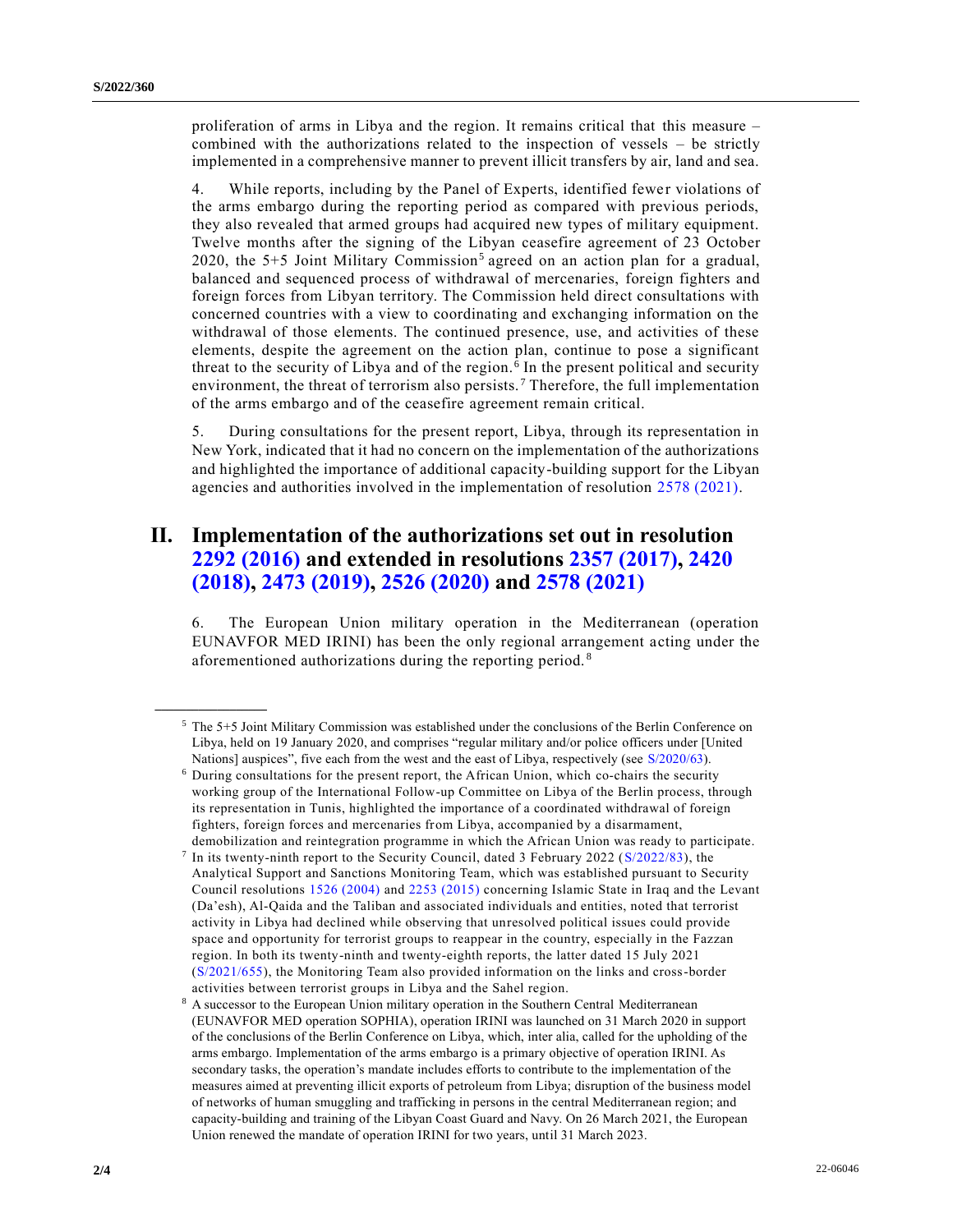#### **Inspections**

7. Paragraph 3 of resolution [2292 \(2016\)](https://undocs.org/en/S/RES/2292(2016)) authorized Member States to inspect vessels which they had reasonable grounds to believe were carrying arms or related materiel to or from Libya, in violation of the arms embargo, provided that those Member States made good-faith efforts to first obtain the consent of the vessel's flag State prior to any inspections, and called upon all flag States of the aforementioned vessels to cooperate with such inspections.

8. The European Union has informed the Secretariat that, from 16 April 2021 to 15 April 2022, operation IRINI had carried out 3,642 hailings, 141 friendly approaches and 11 vessel inspections related to the arms embargo. Of those 11 vessel inspections, 4 received the consent of the flag State, although in one case, consent was received shortly after the four hours provided by the operation for a response. Seven requests for consent remained unanswered.

9. The European Union also informed the Secretariat that three vessel inspections were attempted but not carried out, following explicit refusals of consent by the flag State. Some friendly approaches were also declined.

#### **Seizure and disposal of prohibited items**

10. Paragraph 5 of resolution [2292 \(2016\)](https://undocs.org/en/S/RES/2292(2016)) authorized the Member States acting under the provisions of that resolution, upon discovery of items prohibited under the arms embargo, to seize and dispose (such as through destruction, rendering inoperable, storage or transferring to a State other than the originating or destination States for disposal) of such items.

11. As reported by the European Union, no vessel inspection carried out by operation IRINI involved the seizure of cargo determined by the operation to be prohibited.

## **III. Reporting obligations and sharing of relevant information**

12. Under the provisions of paragraphs 10 and 11 of resolution [2292 \(2016\),](https://undocs.org/en/S/RES/2292(2016)) Member States acting under the authorizations set out in that re solution were given reporting obligations to the Security Council Committee established pursuant to resolution [1970 \(2011\)](https://undocs.org/en/S/RES/1970(2011)) concerning Libya. In addition, Member States and the Libyan authorities were encouraged to share relevant information with the Committee and with those Member States acting under the aforementioned authorizations. The Panel of Experts was also encouraged to share relevant information with the latter.

13. During the reporting period, the European Union conveyed 11 inspection reports to the Committee and engaged with the members of the Council in a closed videoconference on 28 May 2021. Operation IRINI reported that, similar to its predecessor, the European Union military operation in the Southern Central Mediterranean (EUNAVFOR MED operation SOPHIA), it maintained strong relations with the European Union Satellite Centre and the Panel of Experts. It noted, furthermore, that cooperation with law enforcement agencies, such as the Europe an Border and Coast Guard Agency (Frontex) and the European Union Agency for Law Enforcement Cooperation, also continued. Drawing on aerial and satellite assets in addition to the maritime assets, and through intelligence gathering, the operation continued to share information with the Panel of Experts on potential violations of the arms embargo in both eastern and western Libya.<sup>9</sup>

**\_\_\_\_\_\_\_\_\_\_\_\_\_\_\_\_\_\_**

<sup>&</sup>lt;sup>9</sup> In accordance with para. 24 (b) of Security Council resolution [1973 \(2011\),](https://undocs.org/en/S/RES/1973(2011)) the Panel of Experts is mandated by the Security Council to gather, examine and analyse such information from a variety of sources for eventual reporting to the Council.